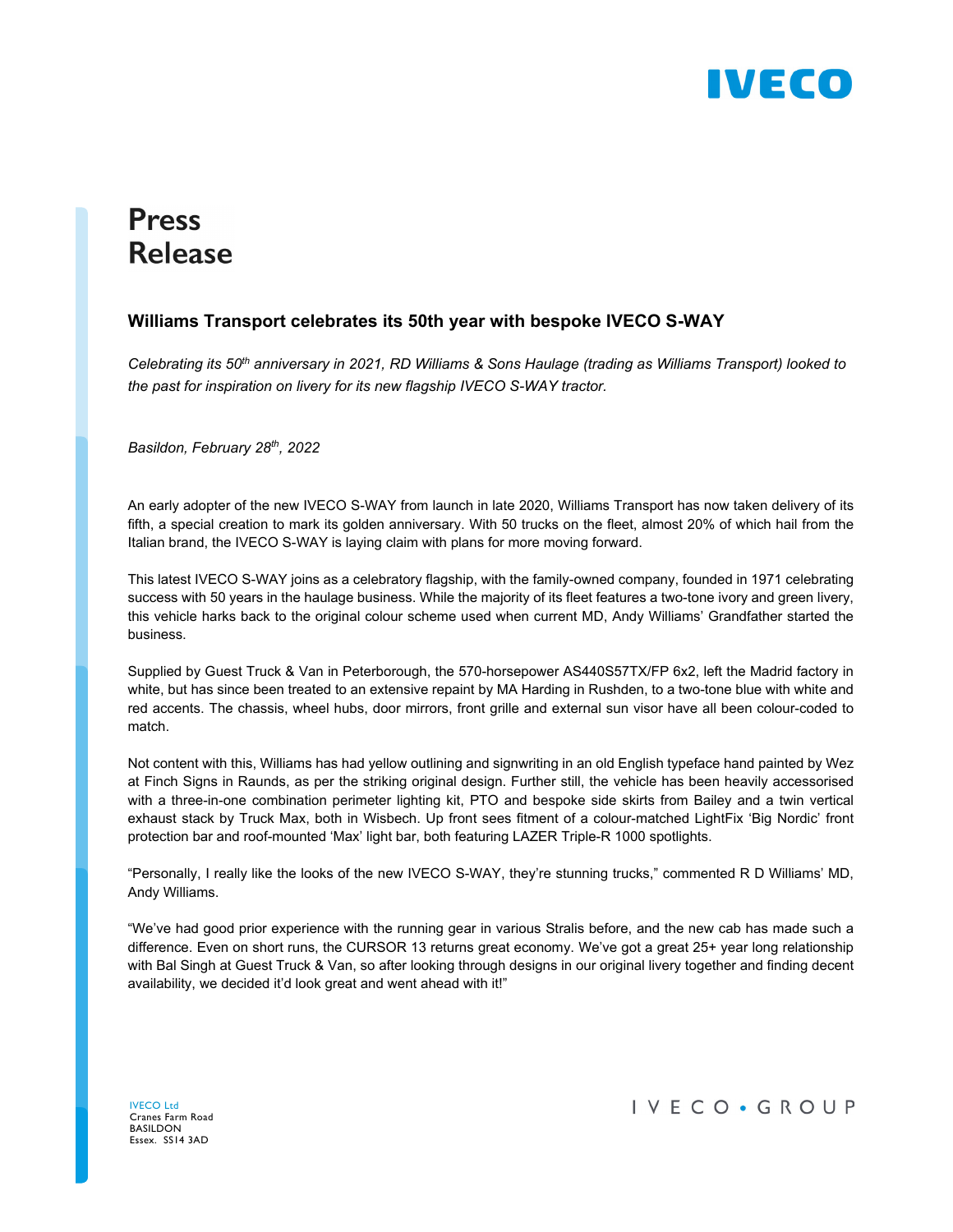

A matching trailer has also been commissioned, a Knapen EXSIDE which enables the driver to flick between work on both sides of the Williams Transport business without having to waste time returning to base for a trailer swap. The retractable-roofed walking floor trailer also features opening side doors for taking forklift-loaded general cargo for one job and top-loaded recycling for ejection through the rear for the next.

RD Williams tends to take high-spec trucks as a rule, and this is no exception. As brilliant as the ALCOA Dura Bright alloy wheels, the Full LED lighting pack not only helps capitalise on the IVECO S-WAY's sharp styling with crisp illumination, but adaptive and bending headlights contribute to a 15% uplift in hazard perception in low-light. A DVS kit with forward-facing camera emphasises a focus on operational safety.

With drivers spending four to five nights a week out, internally, the vehicle is specified for ultimate comfort. Stand-out features include a reclining lower bunk, HI-COMFORT leather seating with swivelling passenger seat, LED ambient lighting, door and bunk curtains, microwave, navigation system and the premium fridge which unlocks 50-litres of chilled storage plus another 50-litres of freezer space.

Bringing superb comfort and roadholding, the full air suspension allows the ride height to be increased for steering clear of any debris while working in recycling centre yards. It also enables fitment of a digital axle load measurement system for monitoring the load weight and its distribution, maximising payload with a single check on the weighbridge.

"We've had some fantastic feedback on the IVECO S-WAY so far, drivers like the way it looks, then they get in and really appreciate the extra space in the new cab. We go for a high specification and everyone we've put in one loves it, which is good for driver retention," added Williams.

The vehicle is expected to cover just over 100,000kms per year, on a five-year replacement cycle.

IVECO S-WAY is available from 18 to 44-tonnes as both rigid and tractor powered by diesel or class-leading natural gas powertrains. A range of standard IVECO ON connectivity features and adaptable 3XL R&M packages (first 2-yr diesel & 3-yr natural gas), ensure maximum driver enjoyment forms a cohesive partnership with low Total Cost of Ownership (TCO).

For further information about the IVECO S-WAY range, or to find your local dealer, visit www.iveco-dealership.co.uk

-ENDS-

## **IVECO**

*IVECO is a brand of Iveco Group N.V. (MI:IVG), IVECO designs, manufactures and markets a wide range of light, medium and heavy commercial vehicles, off-road trucks, and vehicles for applications such as off-road missions.* 

IVECO Ltd Cranes Farm Road BASILDON Essex. SS14 3AD

IVECO · GROUP